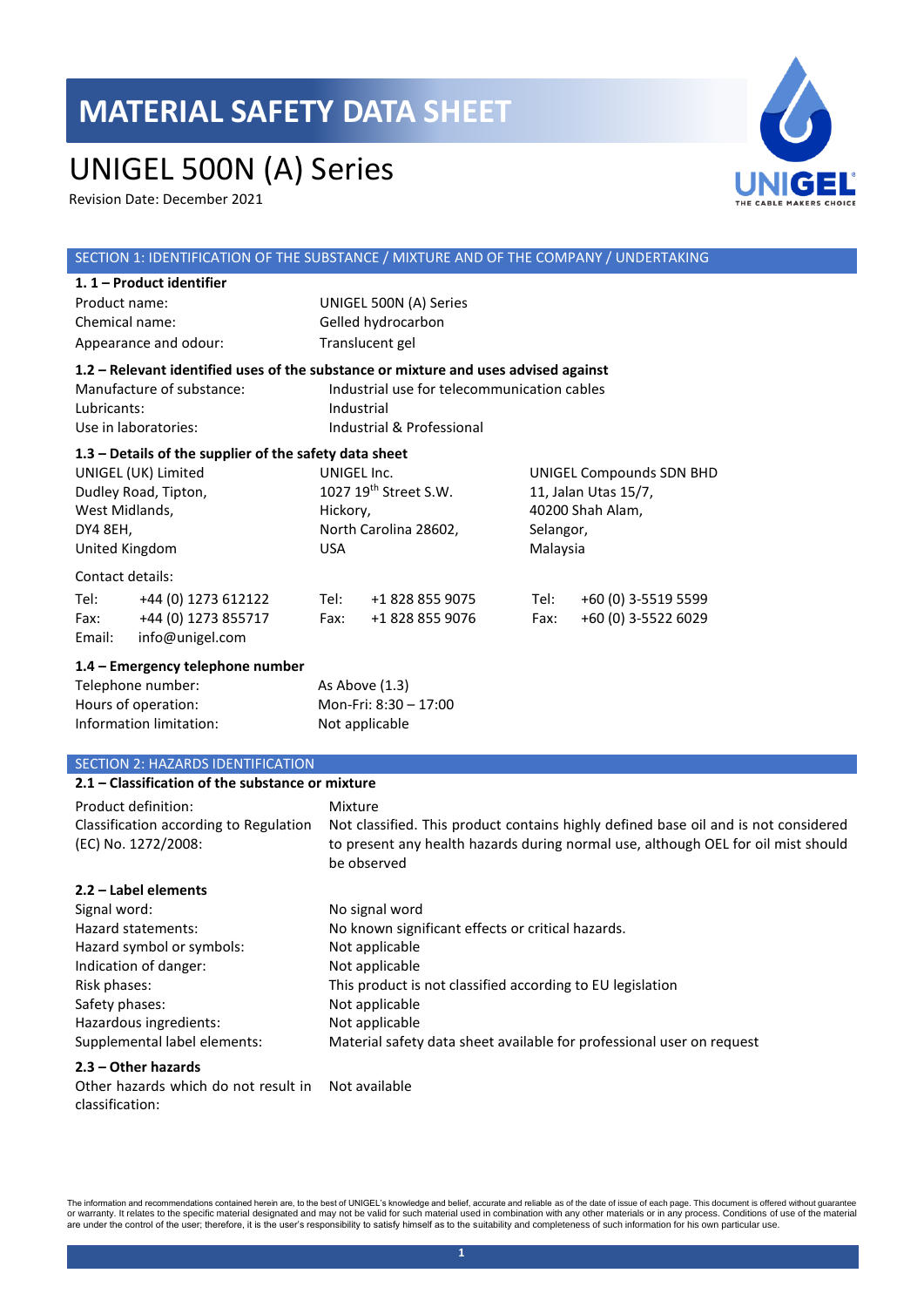### UNIGEL 500N (A) Series

Revision Date: December 2021

| evision Date: Deceniber 2021.                                                    |              |            | THE CABLE MAKERS CHOIC |  |
|----------------------------------------------------------------------------------|--------------|------------|------------------------|--|
| SECTION 3: COMPOSITION/INFORMATION ON INGREDIENTS                                |              |            |                        |  |
| Chemical / Common Name                                                           | CAS No:      | EINECS No: | Wt %:                  |  |
| Distillates (Fischer - Tropsch), heavy, C18-C50 - branched,<br>cyclic and linear | 848301-69-9* | 482-220-0* | 80-90                  |  |
| Distillates (petroleum), hydrotreated heavy paraffinic                           | 64742-54-7*  | 265-157-1* | $0 - 10$               |  |
| Thermoplastic Elastomer                                                          | 68648-89-5   |            | $5 - 15$               |  |
|                                                                                  |              |            |                        |  |

\*This material satisfies note L of the CLP classification and can be shown to contain less than 3% DMSO extract as measured by IP346. Therefore, it is not classified as carcinogenic.

| <b>SECTION 4: FIRST AID MEASURES</b>                                             |                                                                                                                                                                                                                                                                                                                                     |  |  |
|----------------------------------------------------------------------------------|-------------------------------------------------------------------------------------------------------------------------------------------------------------------------------------------------------------------------------------------------------------------------------------------------------------------------------------|--|--|
|                                                                                  | 4.1 - Description of first aid measures                                                                                                                                                                                                                                                                                             |  |  |
| Eyes:                                                                            | Check for and remove any contact lenses. Immediately flush eyes with plenty of water<br>for at least 15 minutes, occasionally lifting the upper and lower eyelids. Get medical<br>attention immediately.                                                                                                                            |  |  |
| Skin:                                                                            | In case of contact, immediately flush skin with plenty of water while removing<br>contaminated clothing and shoes. Wash skin thoroughly with soap and water or use<br>recognized skin cleanser. Wash clothing before reuse. Clean shoes thoroughly before<br>reuse. Get medical attention if large amount of exposure has occurred. |  |  |
| Inhalation:                                                                      | Move exposed person to fresh air. If not breathing or if breathing is irregular or if<br>respiratory arrest occurs, provide artificial respiration or oxygen by trained personnel.<br>Loosen tight clothing such as a collar, tie, belt or waistband. Get medical attention<br>immediately.                                         |  |  |
| Ingestion:                                                                       | Wash out mouth with water. Do not induce vomiting unless directed to do so by<br>medical personnel. Never give anything by mouth to an unconscious person. Get<br>medical attention immediately.                                                                                                                                    |  |  |
| Protection of first-aiders:                                                      | No action shall be taken involving any personal risk or without suitable training.                                                                                                                                                                                                                                                  |  |  |
| 4.2 - Most important symptoms and effects, both acute and delayed                |                                                                                                                                                                                                                                                                                                                                     |  |  |
| Potential acute health effects:                                                  | No known significant effects or critical hazards                                                                                                                                                                                                                                                                                    |  |  |
| Over-exposure signs/symptoms:                                                    | Repeated skin exposure can produce local skin destruction or dermatitis.                                                                                                                                                                                                                                                            |  |  |
| 4.3 - Indication of any immediate medical attention and special treatment needed |                                                                                                                                                                                                                                                                                                                                     |  |  |
| Notes to physician:                                                              | Treat symptomatically. Contact poison treatment specialist immediately if large<br>quantities have been ingested or inhaled.                                                                                                                                                                                                        |  |  |
| Specific treatments:                                                             | No specific treatment.                                                                                                                                                                                                                                                                                                              |  |  |

| <b>SECTION 5: FIRE FIGHTING MEASURES</b> |                                                                                                                                                                                                                  |  |
|------------------------------------------|------------------------------------------------------------------------------------------------------------------------------------------------------------------------------------------------------------------|--|
| $5.1 -$ Extinguishing media              |                                                                                                                                                                                                                  |  |
| Suitable extinguishing media:            | Use an extinguishing agent suitable for the surrounding fire.                                                                                                                                                    |  |
|                                          | Foam (Specifically trained personnel only)                                                                                                                                                                       |  |
|                                          | Water fog (Specifically trained personnel only)                                                                                                                                                                  |  |
|                                          | Dry chemical powder                                                                                                                                                                                              |  |
|                                          | Carbon dioxide                                                                                                                                                                                                   |  |
|                                          | Other inert gases (Subject to regulations)                                                                                                                                                                       |  |
|                                          | Sand or earth                                                                                                                                                                                                    |  |
| Unsuitable extinguishing media:          | Do not use direct water jets on the burning product; they could cause splattering and<br>spread the fire. Simultaneous use of foam and water on the same surface is to be<br>avoided as water destroys the foam. |  |

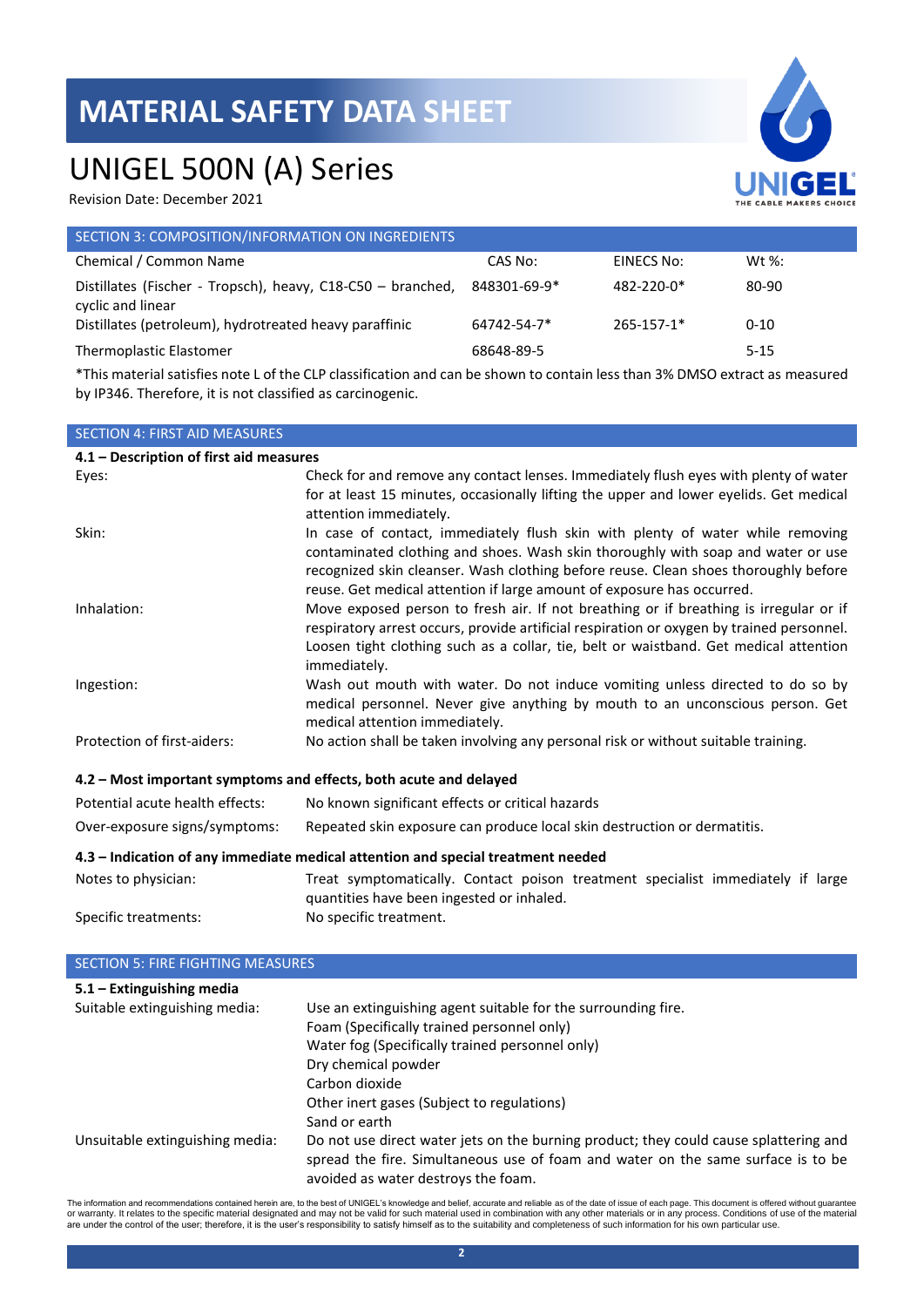# UNIGEL 500N (A) Series

Revision Date: December 2021



### **5.2 – Special hazards arising from the substance or mixture**

| Hazards from the substance or mixture:<br>Hazardous combustion products: | In a fire or if heated, a pressure increase will occur and the container may burst.<br>Carbon oxides (CO, CO2), nitrogen oxides (NOx), sulphur oxides (SOx), smoke                                                                                                                                                                                                      |
|--------------------------------------------------------------------------|-------------------------------------------------------------------------------------------------------------------------------------------------------------------------------------------------------------------------------------------------------------------------------------------------------------------------------------------------------------------------|
|                                                                          | and irritating vapours as products of incomplete combustion.                                                                                                                                                                                                                                                                                                            |
| 5.3 – Advice for fire fighters                                           |                                                                                                                                                                                                                                                                                                                                                                         |
| Special precautions for fire-fighters:                                   | Promptly isolate the scene by removing all persons from the facility of the<br>incident if there is a fire. No action shall be taken involving any personal risk or<br>without suitable training.                                                                                                                                                                       |
| Special protective equipment for fire-<br>fighters:                      | Fire fighters should wear appropriate protective equipment and self-contained<br>breathing apparatus (SCBA) with a full face-piece operated in positive pressure<br>mode. Clothing for fire fighters (including helmets, protective boots and gloves)<br>conforming to the European standard EN 469 will provide a basic level of<br>protection for chemical incidents. |
| Additional information:                                                  | Do not pressurise, cut, weld, braze, solder, drill, grind or expose containers to<br>heat or sources of ignition.                                                                                                                                                                                                                                                       |

| SECTION 6: ACCIDENTAL RELEASE MEASURE                                     |                                                                                                                                                                                                                                                                                                                                                                                                                     |  |
|---------------------------------------------------------------------------|---------------------------------------------------------------------------------------------------------------------------------------------------------------------------------------------------------------------------------------------------------------------------------------------------------------------------------------------------------------------------------------------------------------------|--|
| 6.1 - Personal precautions, protective equipment and emergency procedures |                                                                                                                                                                                                                                                                                                                                                                                                                     |  |
| For non-emergency personnel:                                              | No action shall be taken involving any personal risk or without suitable training.<br>Evacuate surrounding areas. Keep unnecessary and unprotected personnel from<br>entering. Do not touch or walk through spilt material. Put on appropriate<br>personal protective equipment.                                                                                                                                    |  |
| For emergency responders:                                                 | If specialised clothing is required to deal with the spillage, take note of any<br>information in SECTION 8 on suitable and unsuitable materials.                                                                                                                                                                                                                                                                   |  |
| 6.2 – Environmental precaution                                            |                                                                                                                                                                                                                                                                                                                                                                                                                     |  |
| Accidental spillage and release of                                        | Avoid dispersal of spilt material and runoff and contact with oil, waterways,                                                                                                                                                                                                                                                                                                                                       |  |
| material into the environment:                                            | drains and sewers. Inform the relevant authorities if the product has caused<br>environmental pollution.                                                                                                                                                                                                                                                                                                            |  |
| 6.3 - Methods and materials for containment and cleaning up               |                                                                                                                                                                                                                                                                                                                                                                                                                     |  |
| Small spillage:                                                           | Stop leak if without risk and wipe or absorb with oil soaking pads, sawdust, sand<br>etc. and shovel up and place all into an appropriate waste disposal container.<br>Dispose of via a licensed waste disposal contractor.                                                                                                                                                                                         |  |
| Large spillage:                                                           | Stop leak if without risk. Move container from spill area once the leak has been<br>stopped. Prevent entry into sewers, watercourses or confined areas. Contain<br>and collect spillage with non-combustible, absorbent material e.g. sand, earth,<br>vermiculite or diatomaceous earth and place in container for disposal according<br>to local regulations. Dispose of via a licensed waste disposal contractor. |  |
| 6.4 - Reference to other sections:                                        | See section 1 for emergency contact information.<br>See section 8 for information on appropriate personal protective equipment.<br>See section 13 for additional waste treatment information.                                                                                                                                                                                                                       |  |

The information and recommendations contained herein are, to the best of UNIGEL's knowledge and belief, accurate and reliable as of the date of issue of each page. This document is offered without guarantee<br>or warranty. It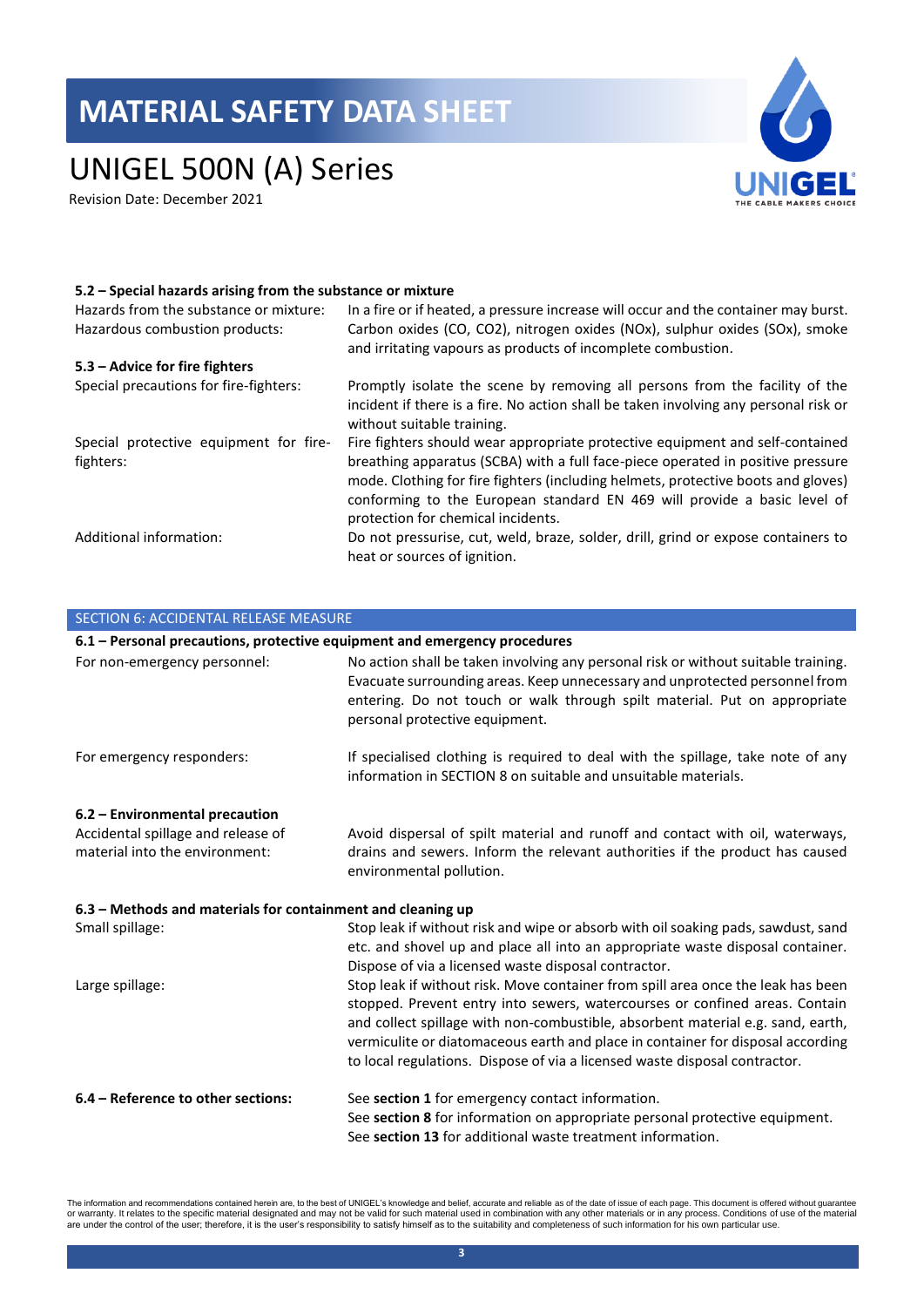# UNIGEL 500N (A) Series

Revision Date: December 2021



### SECTION 7: HANDLING AND STORAGE

The information in this section contains generic advice and guidance. It shall emphasise precautions that are appropriate to the identified uses referred to under **subsection 1.2** and the unique properties of the substance mixture.

| 7.1 - Precautions for safe handling                                 |                                                                                                                                                                                                                                                                                                                                                                                                                                                                                                                                                                                                                                 |
|---------------------------------------------------------------------|---------------------------------------------------------------------------------------------------------------------------------------------------------------------------------------------------------------------------------------------------------------------------------------------------------------------------------------------------------------------------------------------------------------------------------------------------------------------------------------------------------------------------------------------------------------------------------------------------------------------------------|
| Protective measures:                                                | Put on appropriate personal protective equipment (See section 4 and section 8)                                                                                                                                                                                                                                                                                                                                                                                                                                                                                                                                                  |
| Advice on general occupational<br>hygiene:                          | Eating, drinking and smoking should be prohibited in areas where this material is<br>handled, stored and processed. Workers should wash hands and face before<br>eating, drinking and smoking. Remove contaminated clothing and protective<br>equipment before entering eating and drinking areas.                                                                                                                                                                                                                                                                                                                              |
| 7.2 – Conditions for safe storage, including any incompatibilities. |                                                                                                                                                                                                                                                                                                                                                                                                                                                                                                                                                                                                                                 |
| Storage condition:                                                  | Store in accordance with local regulations. Store in original container protected<br>from direct sunlight in a dry, cool and well-ventilated area, away from<br>incompatible materials (see section 10) and elevated temperature. Keep<br>containers tightly closed and sealed until ready for use.<br>Keep<br>Drum/IBC/Unibag/SS-Vessel/Keg covered away from rain, if left outside in open<br>environment.<br>Containers that have been opened must be carefully resealed and kept upright to<br>prevent leakage. Do not store in unlabelled containers. Use appropriate<br>containment to avoid environmental contamination. |

#### **7.3 – Specific end use(s)**

Industrial sector specific solution: Not available

### SECTION 8: EXPOSURE CONTROLS/PERSONAL PROTECTION

### **8.1 – Control parameters**

Exposure limit for total product: TWA 5mg/m<sup>3</sup> for oil mist in air (ACGIH TLV, OSHA PEL)

Based on base oil used:

| <b>Product / Ingredient name</b>                                                                   | <b>Exposure limit values</b>                                                                                                                                                                      |
|----------------------------------------------------------------------------------------------------|---------------------------------------------------------------------------------------------------------------------------------------------------------------------------------------------------|
| Distillates (Fischer - Tropsch), heavy,<br>$C18-C50 - branched$ , cyclic and linear<br>848301-69-9 | <b>ACGIH TLV (United States). Notes: oil mist</b><br>TWA: 5 mg/m <sup>3</sup> , (Inhalable fraction) 8hour(s).                                                                                    |
| Distillates (petroleum), hydrotreated<br>heavy paraffinic 64742-54-7                               | <b>ACGIH TLV (United States). Notes: oil mist</b><br>TWA: 5 mg/m <sup>3</sup> , (Inhalable fraction) 8hour(s).<br><b>ACGIH TLV (United States). Notes: oil mist</b><br>STEL: 10 mg/m <sup>3</sup> |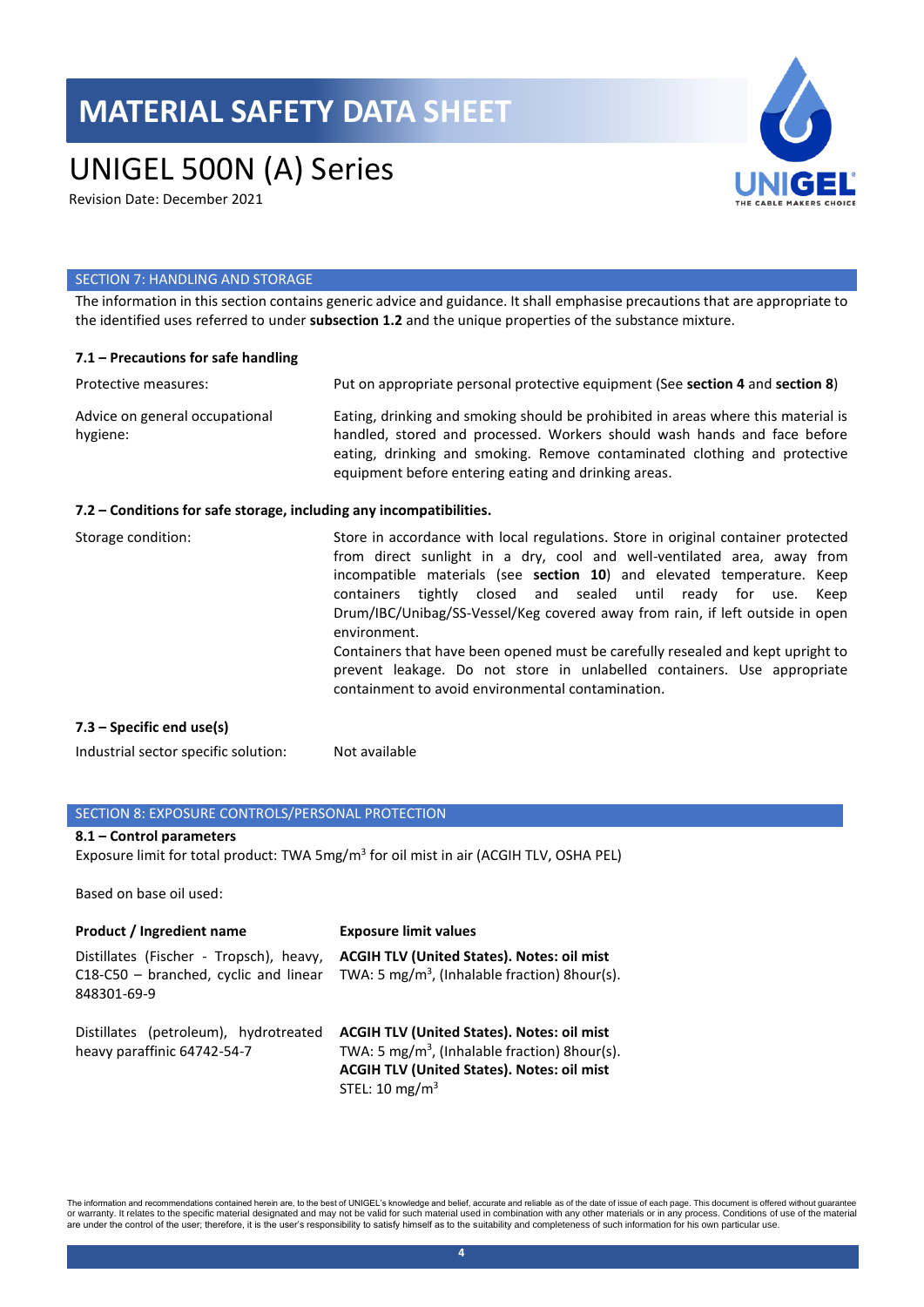# UNIGEL 500N (A) Series

Revision Date: December 2021

### **8.2 – Exposure controls**

Appropriate engineering controls: No special ventilation requirements. Good general ventilation should be sufficient to control worker exposure to airborne contaminants. If this product contains ingredients with exposure limits, use process enclosures, local exhaust ventilation or other engineering controls to keep worker exposure below any recommended or statutory limits.

| 8.2.1 - Individual protection measure |                                                                                                                                                                                                                                                                                                                                                                                                                                                                                                                                                       |
|---------------------------------------|-------------------------------------------------------------------------------------------------------------------------------------------------------------------------------------------------------------------------------------------------------------------------------------------------------------------------------------------------------------------------------------------------------------------------------------------------------------------------------------------------------------------------------------------------------|
| Eye/face protection:                  | Safety eyewear complying with an approved standard should be used when a<br>risk assessment indicates this is necessary to avoid exposure to mixture<br>splashes or mist.                                                                                                                                                                                                                                                                                                                                                                             |
| Skin protection:                      | Chemical-resistant, impervious gloves complying with an approved standard<br>should be worn at all times when handling the mixture/gel products if a risk<br>assessment indicates this is necessary. >8 hours (breakthrough time):<br>neoprene, nitrile, Viton <sup>®</sup> .<br>Personal protective equipment for the body, appropriate footwear and any<br>additional skin protection measures should be selected based on the task being<br>performed and the risks involved and should be approved by specialist before<br>handling this product. |
| Respiratory protection:               | None required under normal conditions.                                                                                                                                                                                                                                                                                                                                                                                                                                                                                                                |
| Thermal hazard:                       | None required under normal conditions.                                                                                                                                                                                                                                                                                                                                                                                                                                                                                                                |

### SECTION 9: PHYSICAL AND CHEMICAL PROPERTIES

### **9.1 – Information on basic physical and chemical properties**

| Appearance:                                   | Clear translucent gel                                                          |
|-----------------------------------------------|--------------------------------------------------------------------------------|
| Odour:                                        | No odour                                                                       |
| Odour threshold:                              | Not available                                                                  |
| pH:                                           | Not available                                                                  |
| Melting point/freezing point:                 | Not available                                                                  |
| Initial boiling point and boiling range:      | $>250^{\circ}$ C                                                               |
| Flash point: (Open cup)                       | $>180^{\circ}$ C                                                               |
| Evaporation rate:                             | Not available                                                                  |
| Flammable (Base oil):                         | $0.9 - 7%$                                                                     |
| Upper/lower flammability or explosive limits: | Not available                                                                  |
| Vapour pressure:                              | Not available                                                                  |
| Vapour density:                               | Not available                                                                  |
| Density (25°C):                               | $0.82 + (-0.02)$ g/ml                                                          |
| Solubility (ies):                             | Insoluble in water, soluble in petroleum solvents                              |
| Partition coefficient: n-octanol/water        | Not available                                                                  |
| Auto-ignition temperature:                    | Not available                                                                  |
| Decomposition temperature:                    | Not available                                                                  |
| Viscosity:                                    | Not applicable                                                                 |
| Explosive properties:                         | Do not pressurise, cut, weld, braze, solder, drill, grind or expose containers |
|                                               | to heat or sources of ignition.                                                |
| Oxidising properties:                         | Not available                                                                  |

### **9.1 – Other information** No additional information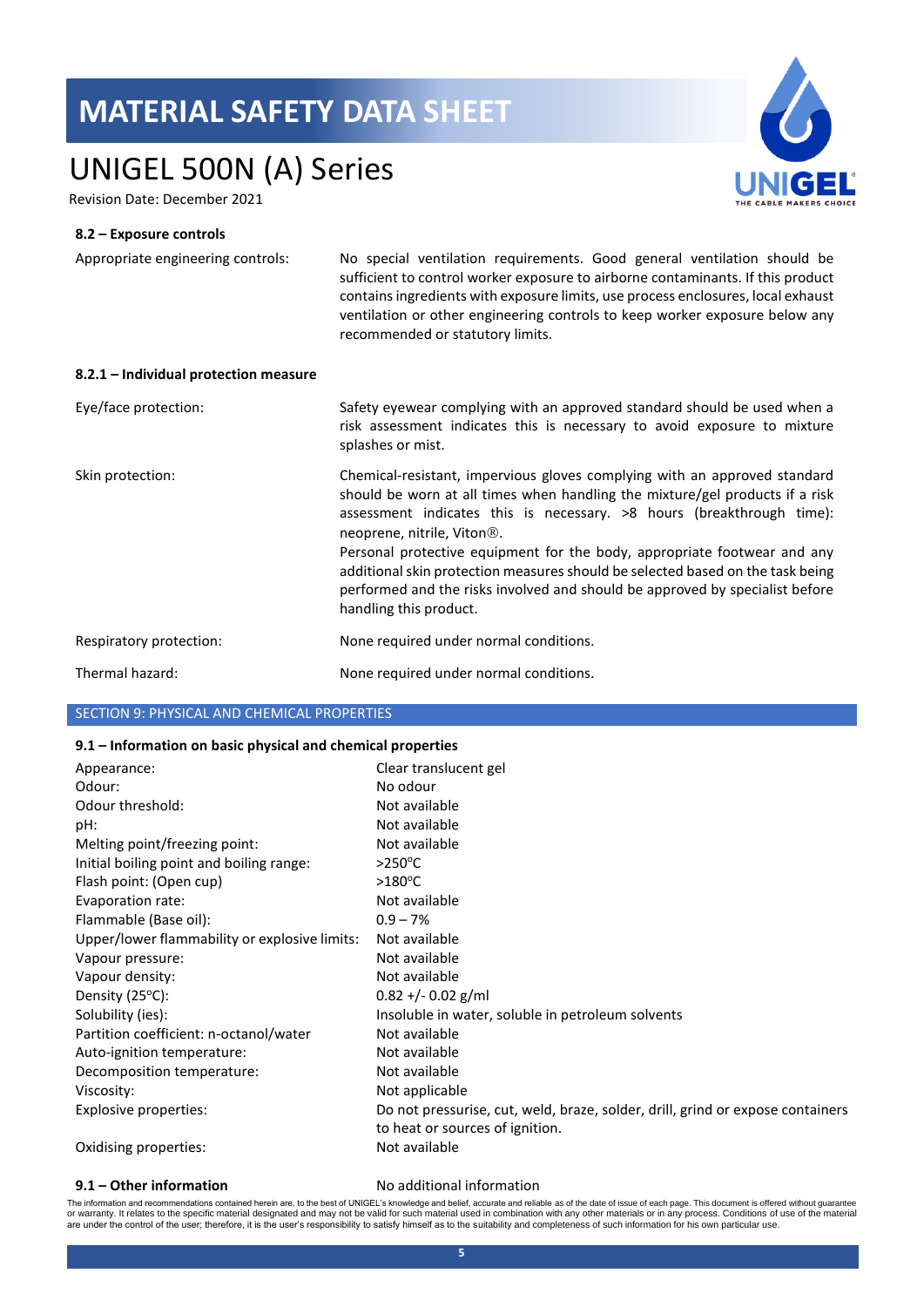# UNIGEL 500N (A) Series

Revision Date: December 2021



| SECTION 10: STABILITY AND REACTIVITY |                                                                                               |
|--------------------------------------|-----------------------------------------------------------------------------------------------|
| Reactivity:                          | No specific test data related to reactivity available for this product or its<br>ingredients. |
| Chemical stability:                  | Stable under normal conditions                                                                |
| Possibility of hazardous reactions:  | Under normal conditions of storage and use, hazardous reaction will not occur.                |
| Conditions to avoid:                 | Extreme heat                                                                                  |
| Incompatible materials:              | Strong oxidising agents such as liquid chlorine, reducing agents and concentrated<br>oxygen.  |
| Hazardous decomposition products:    | Does not decompose at ambient temperature                                                     |

### SECTION 11: TOXICOLOGICAL INFORMATION

#### **11.1 – Information on toxicological effects**

### **11.1.1 – Relevant hazard classes**

| Acute toxicity:                    | Not available                                                                                                                                                                                                                 |
|------------------------------------|-------------------------------------------------------------------------------------------------------------------------------------------------------------------------------------------------------------------------------|
| Skin corrosion/irritation:         | Not available                                                                                                                                                                                                                 |
| Serious eye damage/irritation:     | Not available                                                                                                                                                                                                                 |
| Respiratory or skin sensitisation: | Not available                                                                                                                                                                                                                 |
| Germ cell mutagenicity:            | Not available                                                                                                                                                                                                                 |
| Carcinogenicity:                   | All components listed in Annex VI to which Note L applies, and contained in the<br>product, have been shown to contain less than 3% DMSO extractable as<br>measured by IP346. Therefore it is not classified as carcinogenic. |
| Reproductive toxicity:             | Not available                                                                                                                                                                                                                 |
| STOT-single exposure:              | Not available                                                                                                                                                                                                                 |
| STOT-repeated exposure:            | Not available                                                                                                                                                                                                                 |
| Aspiration hazard:                 | Not available                                                                                                                                                                                                                 |

### **11.1.2 – Information on likely routes of exposure**

Routes of entry anticipated: Oral, Dermal, and Inhalation.

### **11.1.3 – Symptoms related to the physical, chemical and toxicological characteristics**

| Inhalation:   | Not available                                                            |
|---------------|--------------------------------------------------------------------------|
| Ingestion:    | Not available                                                            |
| Skin contact: | Repeated skin exposure can produce local skin destruction or dermatitis. |

### **11.1.4 – Delayed and immediate effects as well as chronic effects from short and long-term exposure**

| Short-term potential immediate effects: | Not available |
|-----------------------------------------|---------------|
| Short-term potential delayed effects:   | Not available |
| Long-term potential immediate effects:  | Not available |
| Long-term potential delayed effects:    | Not available |
| Potential chronic health effects:       | Not available |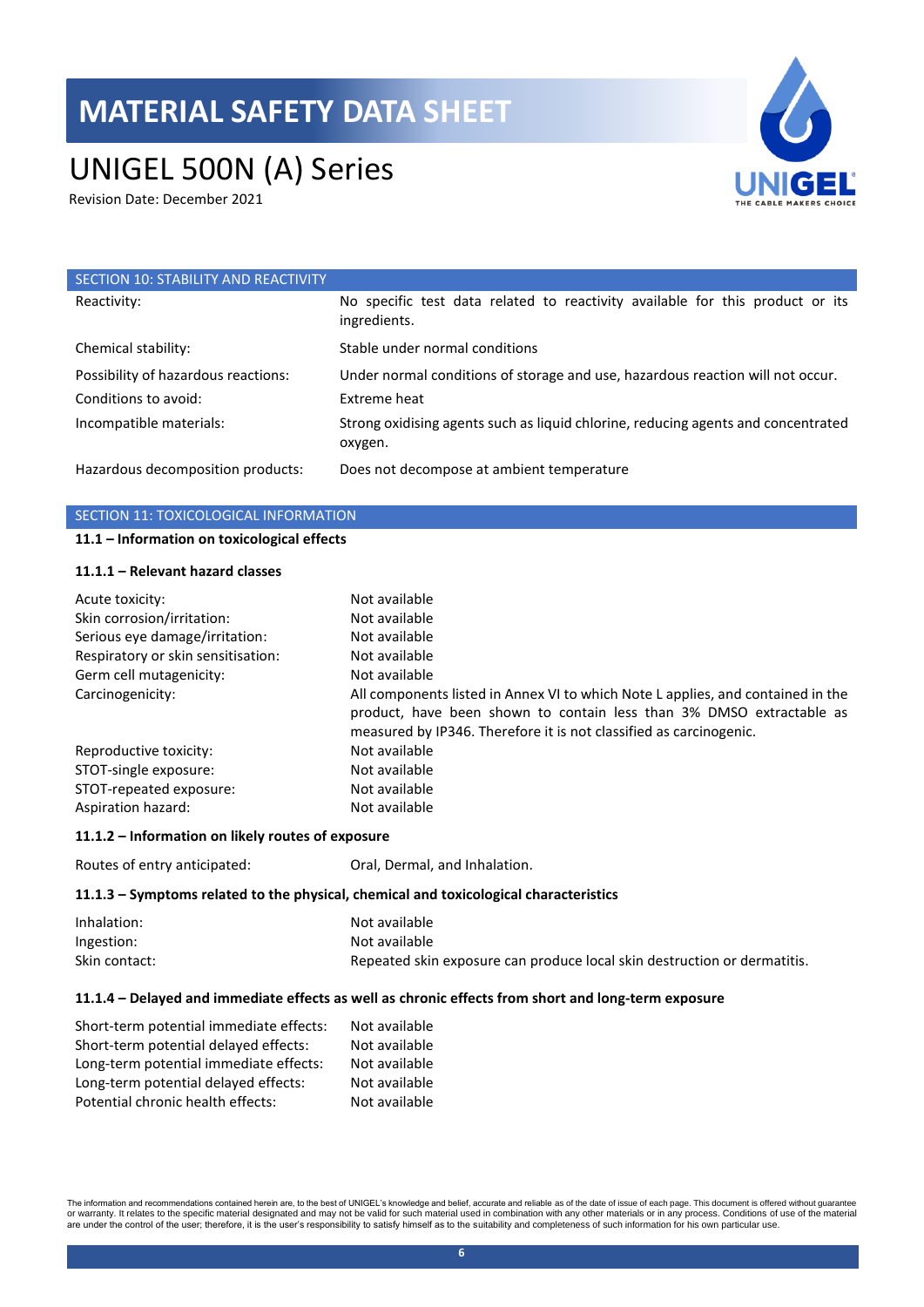# UNIGEL 500N (A) Series

Revision Date: December 2021

### **11.1.5 – Potential chronic health effects**

| Conclusion/Summary:    |
|------------------------|
| General:               |
| Carcinogenicity:       |
| Mutagenicity:          |
| Teratogenicity:        |
| Developmental effects: |
| Fertility effects:     |

Not available No known significant effects or critical hazards Not listed as carcinogenic by OSHA, NTP or IARC No known significant effects or critical hazards No known significant effects or critical hazards No known significant effects or critical hazards No known significant effects or critical hazards

### **11.1.6 – Other information:** Not available

| SECTION 12: ECOLOGICAL INFORMATION  |                                                                                                                                                                                                                                                                                                                                                                                                                                                                      |
|-------------------------------------|----------------------------------------------------------------------------------------------------------------------------------------------------------------------------------------------------------------------------------------------------------------------------------------------------------------------------------------------------------------------------------------------------------------------------------------------------------------------|
| General:                            | In the absence of specific environmental data from this product, the assessment<br>is based on information for general hydrocarbon components found in lubricant<br>mineral oils. Leaching and penetration through surface soils is generally<br>regarded as resulting in long-term persistence. Based on chemical/physical<br>information from the literature for this product category, no harmful effect to<br>terrestrial or aquatic habitats would be expected. |
| Toxicity:                           | Not available                                                                                                                                                                                                                                                                                                                                                                                                                                                        |
| Persistence and degradability:      | Not available                                                                                                                                                                                                                                                                                                                                                                                                                                                        |
| Bio-accumulative potential:         | Not available                                                                                                                                                                                                                                                                                                                                                                                                                                                        |
| Mobility in soil:                   | Not available                                                                                                                                                                                                                                                                                                                                                                                                                                                        |
| Results of PBT and vPvB assessment: | Not available                                                                                                                                                                                                                                                                                                                                                                                                                                                        |
| Other adverse effects:              | No known significant effects or critical hazards.                                                                                                                                                                                                                                                                                                                                                                                                                    |

| SECTION 13: DISPOSAL CONSIDERATIONS |                                                                                                                                                                                                                                                                                                                                                 |
|-------------------------------------|-------------------------------------------------------------------------------------------------------------------------------------------------------------------------------------------------------------------------------------------------------------------------------------------------------------------------------------------------|
| Waste treatment method:             | Place contaminated materials in disposable containers and dispose of in a<br>manner consistent with applicable regulation. Waste materials should be<br>dumped or buried in an approved industrial waste landfill. Large quantities<br>maybe incinerated in a suitable combustion chamber. Do not empty into<br>drains, sewers or watercourses. |
| Hazardous waste:                    | Within the present knowledge of the supplier, this product is not regarded as<br>hazardous waste, as defined by EU Directive 91/689/EEC.                                                                                                                                                                                                        |